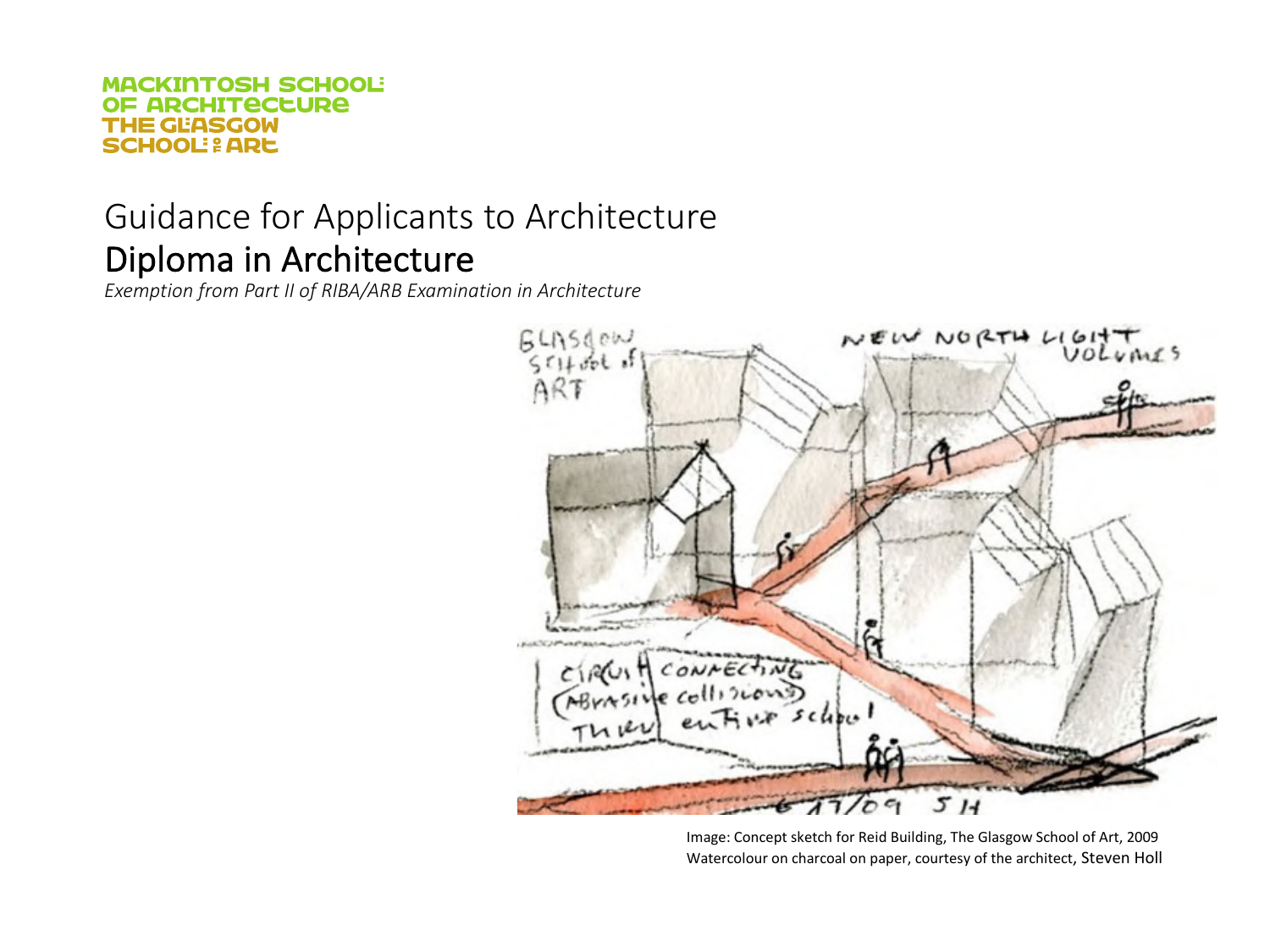## Guidance for Applicants to Architecture Diploma in Architecture

#### **APPLICATION**

An application to the Mackintosh School of Architecture consists of an online application and accompanying portfolio of supporting visual material.

Applications to the Diploma in Architecture (DipArch) are made directly to the school via GSA Registry at Glasgow School of Art using the online [application](https://www.gsa.ac.uk/study/graduate-degrees/how-to-apply/online-application-form-architecture/) forms available on the website.

DipArch is also available in a part-time mode.

The application form will ask for the following information;

- Personal Details
- Academic Qualifications
- Language qualifications (as appropriate)
- References
- Personal Statement

On receipt of your completed application, Registry will invite you to upload your Supporting Visual Materials (portfolio) via the Portfolio Upload site. Information about how to access the portfolio site and set your password will be sent by email. You should receive this around 4 working days after submitting your application. If you do not receive this, please contact registry.

[registry@gsa.ac.uk](mailto:registry@gsa.ac.uk)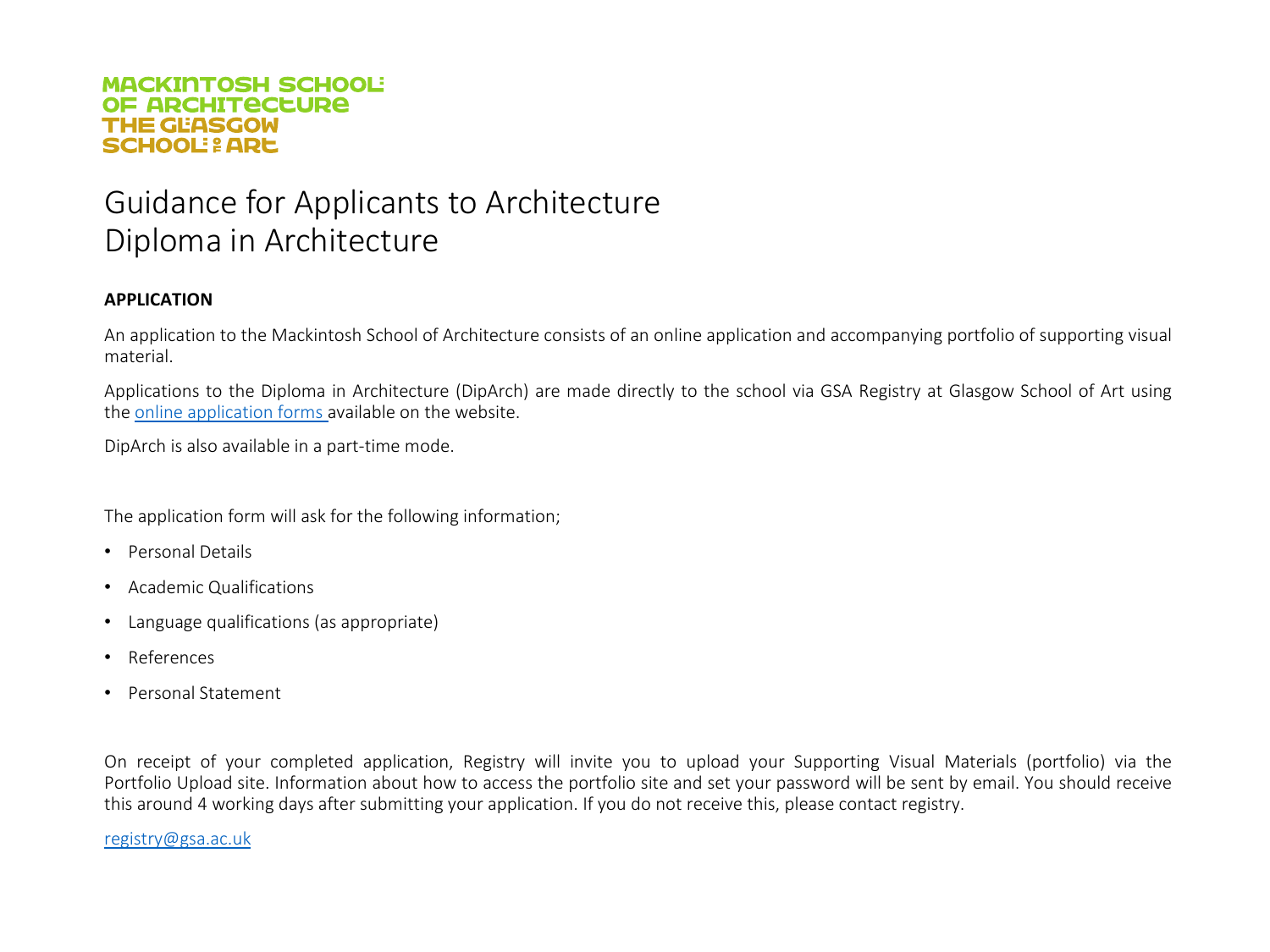## Guidance for Applicants to Architecture Diploma in Architecture

### **APPLICATION**

Once your portfolio has been uploaded, the Mackintosh School of Architecture will be issued with your completed application, review your academic qualifications, and assess the following:

- Your Personal Statement (online application form)
- Your References (online application form)
- Supporting Visual Material (uploaded portfolio of work)

Guidance on what should be demonstrated in your personal statement, references and uploaded portfolio, as well as the assessment criteria, are outlined on the following pages.



Image: Tutorials in progress in the Grace and Clarke Fyfe Podium Gallery, Bourdon Building, Mackintosh School of Architecture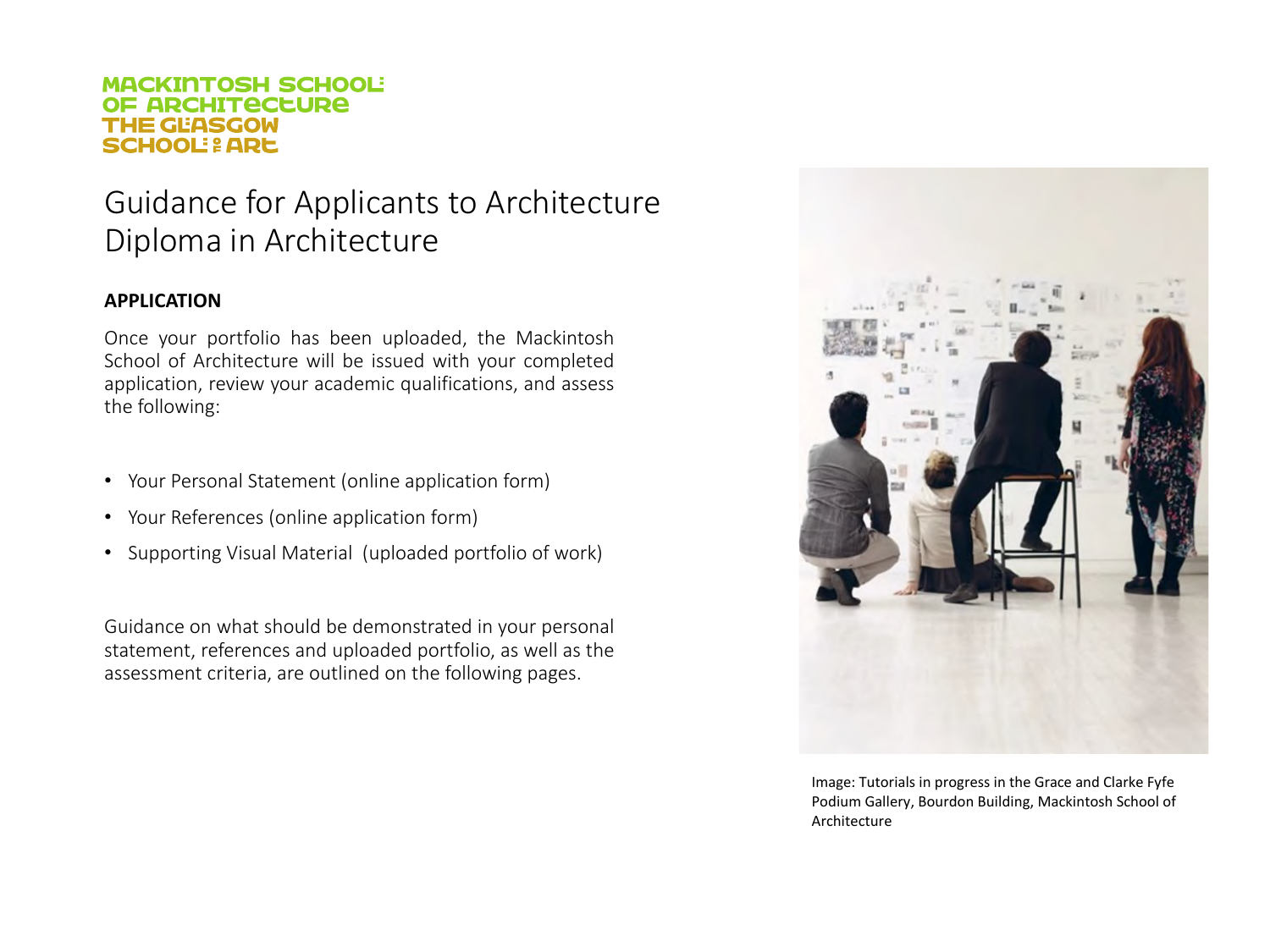### Guidance for Applicants to Architecture Diploma in Architecture

### **PERSONAL STATEMENT**

Your personal statement (500 to 700 words approx.) should support your application to the Mackintosh School of Architecture. It should give details of your experience to date, what your specific interests within the field of architecture are and how your studies and work in practice to date have influenced this. You may also want to talk about any extracurricular activities that are relevant.

#### **REFERENCES**

All applicants are asked to provide 2 references on headed paper;

- An academic reference
- A reference from practice. (If this is not relevant, a second academic reference should be provided)

### **SUPPORTING VISUAL MATERIAL**

Work included in your portfolio should aim to achieve a balance that accurately describes your existing skills and interests. We would recommend that you include at least one completed project as part of your portfolio. Portfolios may include, but are not limited to, the following types of work;

- Completed projects at undergraduate level
- Projects from your time in practice
- Extra-curricular work
- Sketch books/ Design journals Observational Drawings
- 3D visualisation 3D work
- Technical drawings
- Photographic studies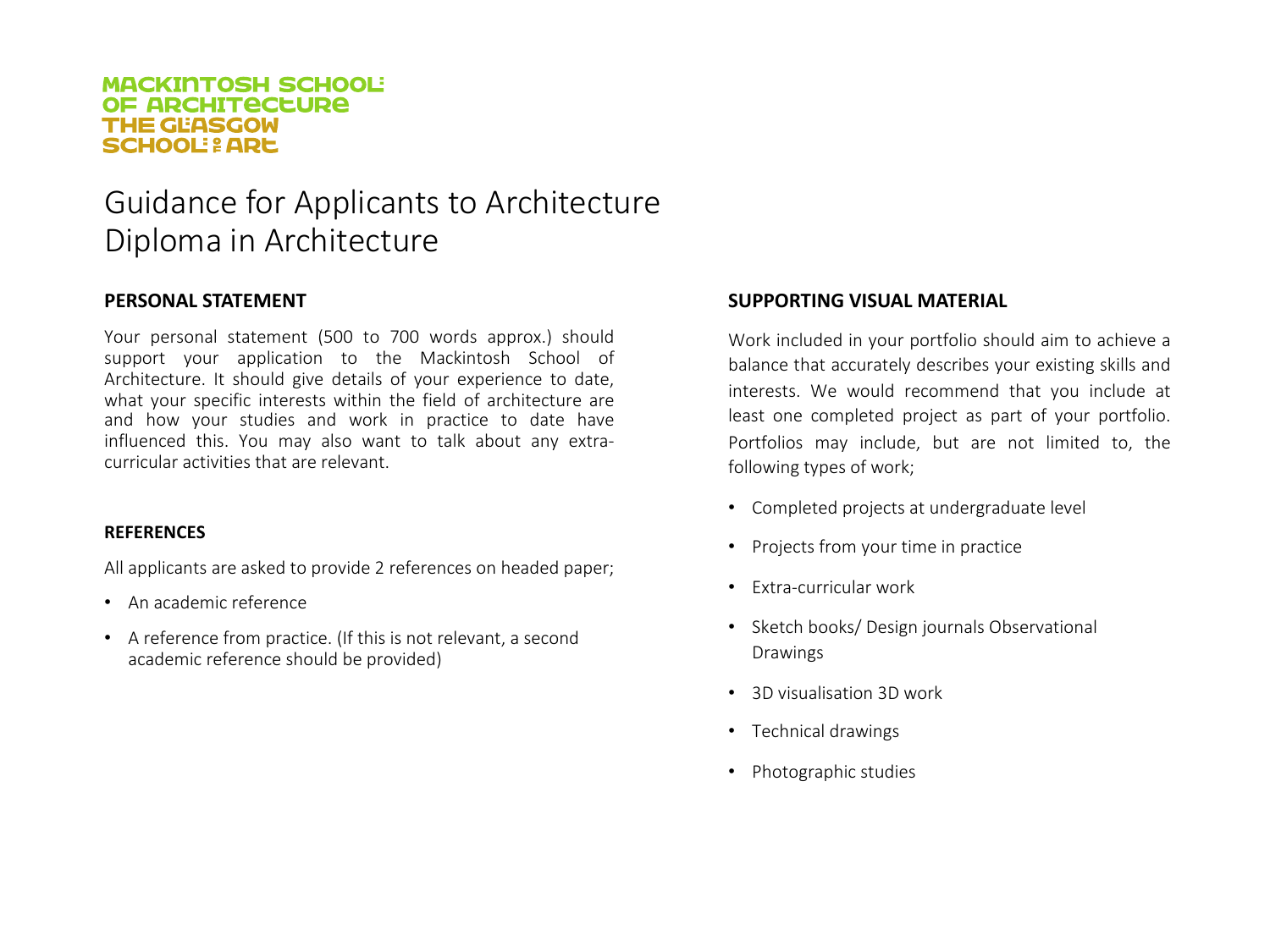## Guidance for Applicants to Architecture Diploma in Architecture

The Mackintosh School of Architecture will assess your full application against the following:

### Assessment Criteria

- Evidence of a personal interest in the subject of architecture
- Evidence of learning undertaken to date in the wider context of the profession
- Design work at an appropriate level of complexity and resolution
- Integration of structure, materials and environmental conditions.
- Skills Range- 3D modelling, observational skills, portfolio format etc

Each criteria is assessed on the following 7 point scale;

- 1 Unsatisfactory evidence of required ability
- 2\_Very limited evidence of required ability
- 3\_Limited evidence of required ability
- 4 Satisfactory evidence of required ability
- 5 Good evidence of required ability
- 6\_Very good evidence of required ability
- 7\_Excellent evidence of required ability